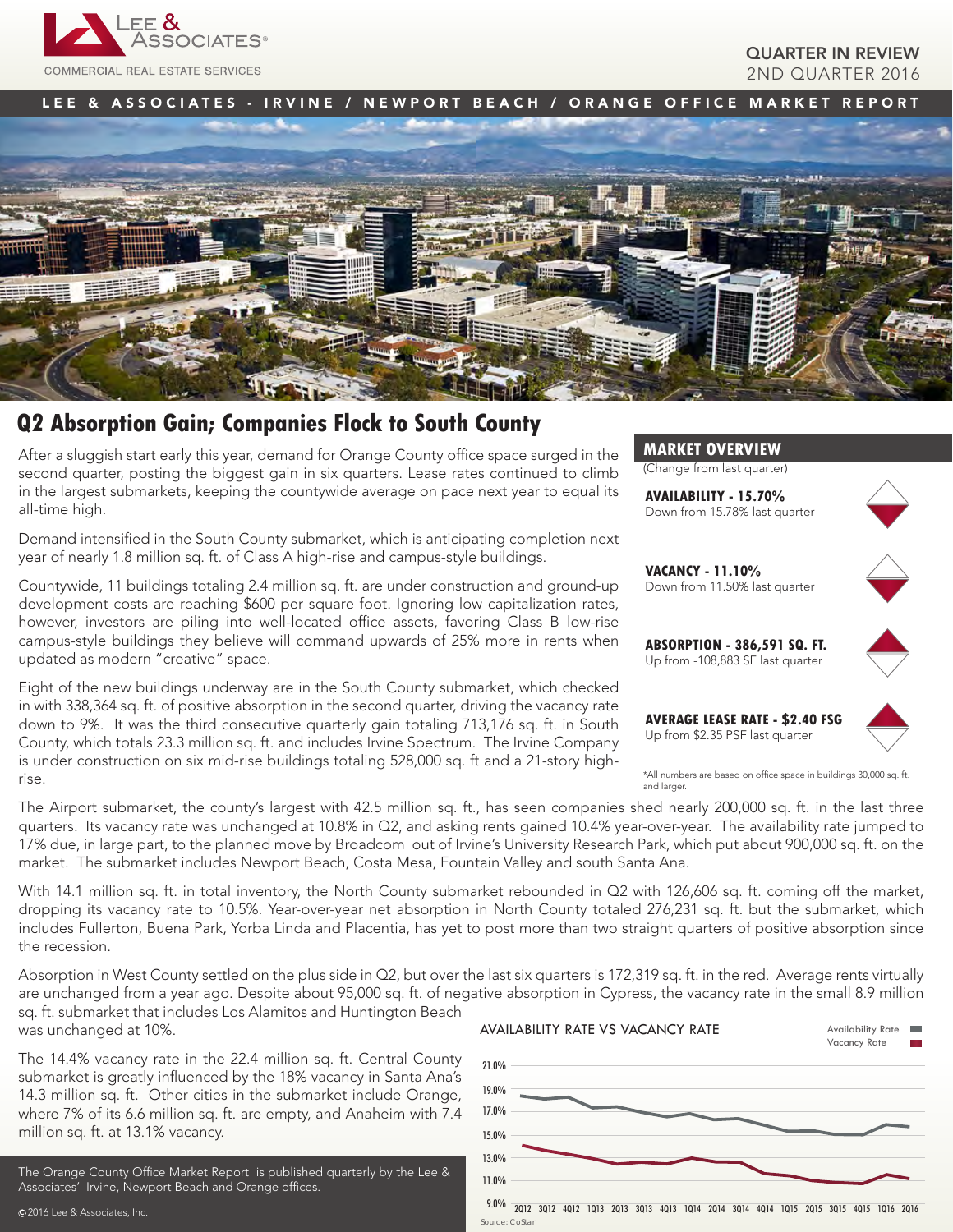#### NUMBER OF LEASES EXECUTED FOR THE QUARTER BY SUBMARKET









AVERAGE FSG LEASE RATES BY QUARTER

1Q13 2Q13 3Q13 4Q13 1Q14 2Q14 3Q13 4Q14 1Q15 2Q15 3Q15 4Q15 1Q16 2Q16







05/15 06/15 07/15 08/15 09/15 10/15 11/15 12/15 01/16 02/16 03/16 04/16 05/16

Source: EDD

 $Q_2$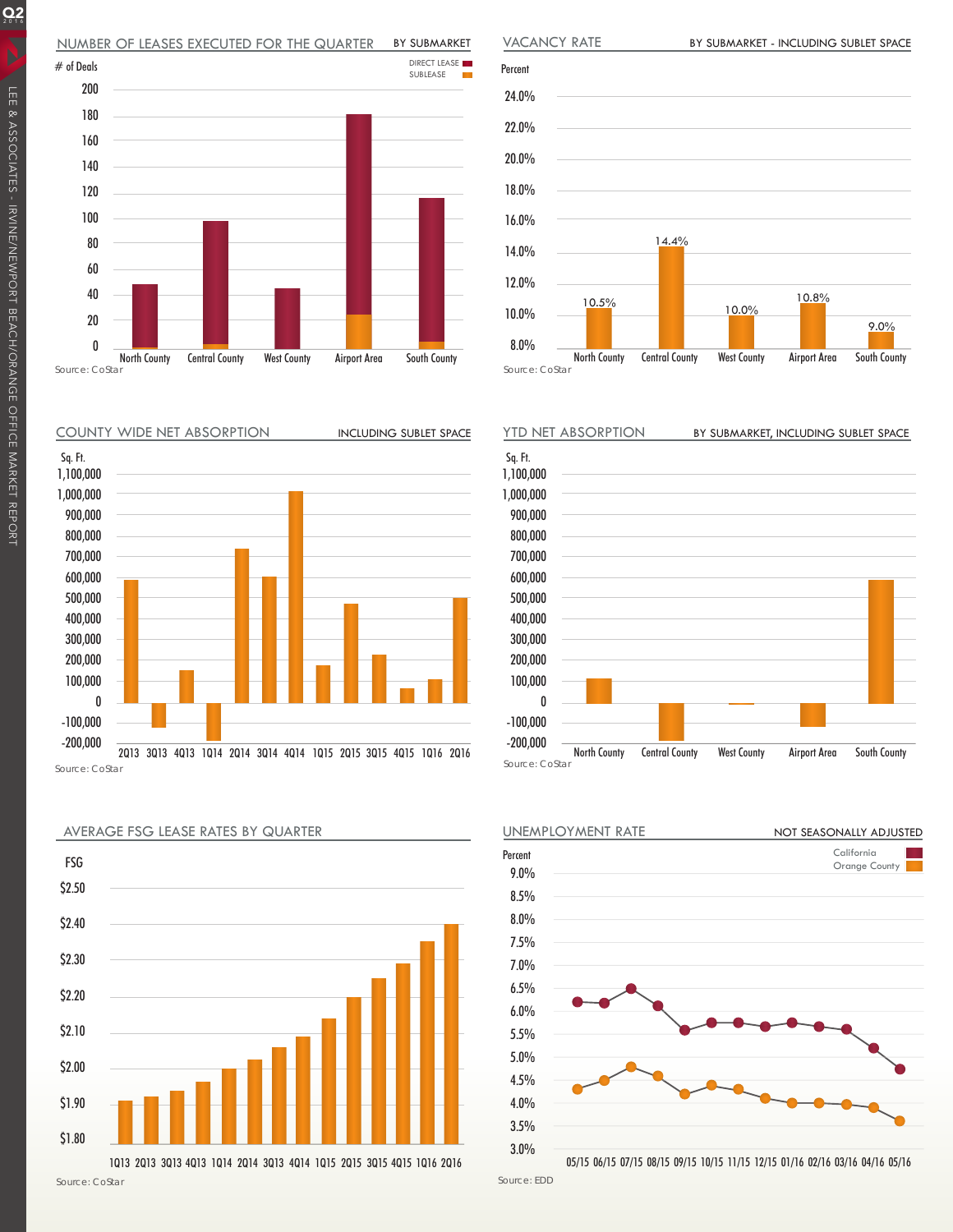## AVERAGE FSG LEASE RATE BY SUBMARKET

AVERAGE FSG LEASE RATE

 $Q_2$ 





## **COMPLETED LEE & ASSOCIATES TRANSACTIONS**







62 Corporate Park, Suite 215 & 225 Irvine, CA

Lease Transactions 2Q 16

| <b>PROPERTY</b>                                  |        | <b>TENANT</b>                             | <b>LANDLORD</b>                  | <b>REPRESENTING BROKERS</b>                                 |
|--------------------------------------------------|--------|-------------------------------------------|----------------------------------|-------------------------------------------------------------|
| 2642 Michelle Avenue<br>Tustin, CA               | 25,703 | Peregrine<br>Pharmaceuticals, Inc.        | American Funds US<br>Investments | Gary McArdell and John Collins represented<br>the Landlord. |
| 3040 Saturn Street<br>Brea, CA                   | 7.359  | Base 2 Solutions                          | Brea Corporate Park              | Bob Sattler and Jon Fabiano represented the<br>Landlord.    |
| 62 Corporate Park, Suite 215 & 225<br>Irvine, CA | 1.967  | Aaron D. Aquilar, DDS Stanford Irvine LLC |                                  | Allen Basso and Eric Darnell represented the<br>Tenant.     |



#### Sale Transactions 2Q 16



3 Burroughs Street Irvine, CA



Garden Grove, CA

| <b>PROPERTY</b>                                 | SF.    | <b>BUYER</b>          | <b>SELLER</b>                | <b>REPRESENTING BROKERS</b>                               |
|-------------------------------------------------|--------|-----------------------|------------------------------|-----------------------------------------------------------|
| 9700 Toledo Way<br>Irvine, CA                   | 73.069 | Berdan Holdings, LLC  | Cordia, LLC                  | Ryan Swanson and Kurt Bruggeman<br>represented the Buyer. |
| 3 Burroughs Street<br>Irvine, CA                | 35,743 | Harbor Associates     | 3 Burroughs, LLC             | John Collins and Matt McKinlay represented<br>the Buyer.  |
| 7861 Garden Grove Boulevard<br>Garden Grove, CA | 26.682 | Chino Hills Mall, LLC | Ardell Investment<br>Company | David Romero and John Martin represented<br>the Buyer.    |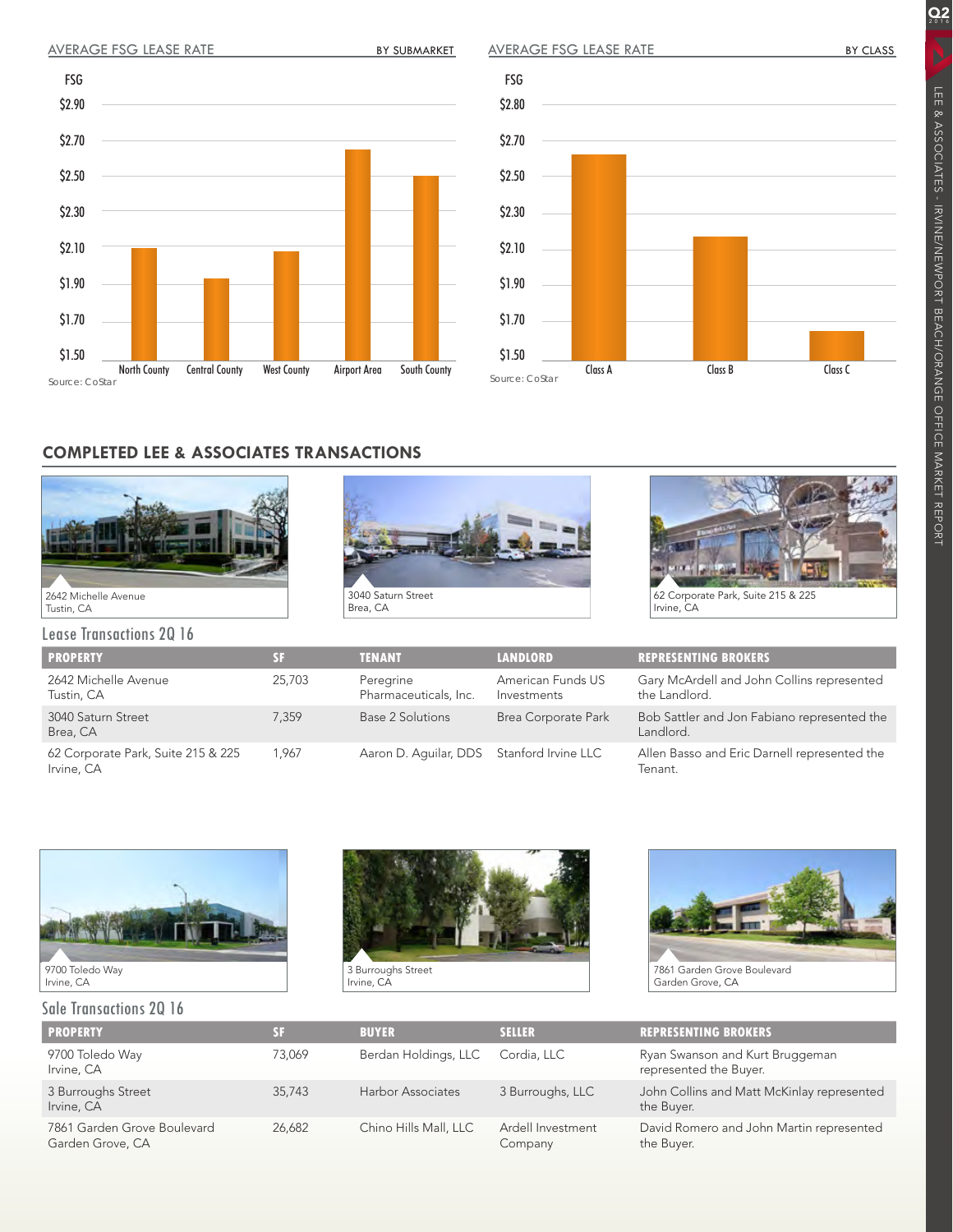|                              | <b>Bldg</b><br>Count | SF<br><b>RBA</b> | <b>Total SF</b><br><b>Available</b> | Avail.<br>Rate | <b>Total SF</b><br>Vacant | <b>Total Vac.</b><br>Rate | <b>Direct SF</b><br><b>Vacant</b> | <b>Direct Vac.</b><br>Rate | <b>Net</b><br><b>Absorption</b> | <b>YTD Net</b><br><b>Absorption</b> | <b>SF Avail</b><br><b>Sublease</b> | <b>SF Vacant</b><br><b>Sublease</b> | <b>Avg Asking</b><br><b>Lease Rate</b> | <b>SF Under</b><br><b>Construction</b> |
|------------------------------|----------------------|------------------|-------------------------------------|----------------|---------------------------|---------------------------|-----------------------------------|----------------------------|---------------------------------|-------------------------------------|------------------------------------|-------------------------------------|----------------------------------------|----------------------------------------|
| <b>BY CITY</b>               |                      |                  |                                     |                |                           |                           |                                   |                            |                                 |                                     |                                    |                                     |                                        |                                        |
| <b>Aliso Viejo</b>           | 39                   | 3,015,949        | 470,057                             | 15.6%          | 343,359                   | 11.4%                     | 298,512                           | 9.9%                       | (2, 218)                        | (43, 858)                           | 163,312                            | 44,847                              | \$2.69                                 | $-0-$                                  |
| Anaheim                      | 80                   | 7,359,689        | 1,307,936                           | 17.8%          | 964,381                   | 13.1%                     | 944,381                           | 12.8%                      | 90,010                          | 43,758                              | 73,235                             | 20,000                              | \$2.18                                 | $-0 -$                                 |
| Brea                         | 39                   | 3,974,355        | 605,246                             | 15.2%          | 386,477                   | 9.7%                      | 313,122                           | 7.9%                       | 18,671                          | 56,962                              | 97,959                             | 73,355                              | \$2.01                                 | $-0 -$                                 |
| <b>Buena Park</b>            | 14                   | 1,008,372        | 180,877                             | 17.9%          | 88,976                    | 8.8%                      | 88,976                            | 8.8%                       | 60,029                          | 24,722                              | $-0 -$                             | $-0 -$                              | \$2.20                                 | $-0 -$                                 |
| Corona del Mar               | $\overline{2}$       | 90,054           | 4,000                               | 4.4%           | 4,000                     | 4.4%                      | 4,000                             | 4.4%                       | 7,659                           | (741)                               | $-0 -$                             | $-0 -$                              | \$3.95                                 | $-0 -$                                 |
| Costa Mesa                   | 64                   | 7,103,847        | 1,177,881                           | 16.6%          | 923,996                   | 13.0%                     | 920,297                           | 13.0%                      | 4,800                           | 114,924                             | 120,855                            | 3,699                               | \$2.44                                 | $-0 -$                                 |
| Cypress                      | 26                   | 1,919,854        | 560,079                             | 29.2%          | 388,407                   | 20.2%                     | 388,407                           | 20.2%                      | (12, 425)                       | (26, 564)                           | 143,701                            | $-0 -$                              | \$2.04                                 | $-0 -$                                 |
| <b>Dana Point</b>            | 3                    | 135,296          | 1,200                               | 0.9%           | 1,200                     | 0.9%                      | $-0 -$                            | 0.0%                       | (1, 200)                        | (1, 200)                            | 1,200                              | 1,200                               | \$0.00                                 | $-0 -$                                 |
| <b>Foothill Ranch</b>        | 10                   | 798,721          | 135,103                             | 16.9%          | 145,809                   | 18.3%                     | 145,809                           | 18.3%                      | (462)                           | (5,007)                             | 14,926                             | $-0 -$                              | \$2.49                                 | $-0-$                                  |
| <b>Fountain Valley</b>       | 27                   | 1,838,765        | 70,263                              | 3.8%           | 64,297                    | 3.5%                      | 64,297                            | 3.5%                       | (301)                           | 6,144                               | $-0 -$                             | $-0 -$                              | \$1.57                                 | $-0 -$                                 |
| Fullerton                    | 30                   | 2,431,080        | 355,705                             | 14.6%          | 186,720                   | 7.7%                      | 186,720                           | 7.7%                       | 1,221                           | 26,949                              | 326                                | $-0 -$                              | \$2.50                                 | $-0 -$                                 |
| Garden Grove                 | 17                   | 1,483,388        | 72,484                              | 4.9%           | 58,828                    | 4.0%                      | 58,828                            | 4.0%                       | (38)                            | (7, 287)                            | 11,980                             | $-0 -$                              | \$1.71                                 | $-0 -$                                 |
| Huntington Beach             | 31                   | 2,159,176        | 240,132                             | 10.9%          | 223,303                   | 10.3%                     | 223,303                           | 10.3%                      | 21,742                          | 22,695                              | 15,103                             | $-0 -$                              | \$2.10                                 | 44,500                                 |
| Irvine                       | 386                  | 34,038,423       | 6,004,017                           | 16.5%          | 3,040,335                 | 8.9%                      | 2,805,368                         | 8.2%                       | 231,328                         | 151,099                             | 972,145                            | 234,967                             | \$2.59                                 | 2,316,020                              |
| La Habra                     | 4                    | 142,069          | $-0 -$                              | 0.0%           | $-0 -$                    | 0.0%                      | $-0 -$                            | 0.0%                       | $-0 -$                          | $-0 -$                              | $-0 -$                             | $-0 -$                              | \$0.00                                 | $-0 -$                                 |
| La Palma                     | 10                   | 712,038          | 58,508                              | 8.2%           | 125,913                   | 17.7%                     | 125,913                           | 17.7%                      | 17,417                          | (6, 227)                            | $-0 -$                             | $-0 -$                              | \$1.97                                 | $-0 -$                                 |
| Ladera Ranch                 | 3                    | 127,065          | 48,173                              | 37.9%          | 19,745                    | 15.5%                     | 19,745                            | 15.5%                      | $-0 -$                          | (3,693)                             | 13,220                             | $-0 -$                              | \$2.14                                 | $-0 -$                                 |
| Laguna Beach                 | 5                    | 192,434          | 22,414                              | 11.6%          | 24,597                    | 12.8%                     | 24,597                            | 12.8%                      | 2,994                           | 4,298                               | 1,580                              | $-0 -$                              | \$2.57                                 | $-0 -$                                 |
| Laguna Hills                 | 25                   | 1,626,353        | 305,907                             | 18.8%          | 280,689                   | 17.3%                     | 271,979                           | 16.7%                      | 3,229                           | 391                                 | 19,535                             | 8,710                               | \$2.68                                 | $-0 -$                                 |
| Laguna Niguel                | 8                    | 1,691,485        | 53,359                              | 3.2%           | 48,483                    | 2.9%                      | 48,483                            | 2.9%                       | 6,085                           | 6,085                               | 2,671                              | $-0 -$                              | \$2.61                                 | $-0 -$                                 |
| Laguna Woods                 | $-0 -$               | $-0 -$           | $-0 -$                              | 0.0%           | $-0 -$                    | 0.0%                      | $-0 -$                            | 0.0%                       | $-0 -$                          | $-0 -$                              | $-0 -$                             | $-0 -$                              | \$0.00                                 | $-0 -$                                 |
| <b>Lake Forest</b>           | 32                   | 1,886,029        | 222,752                             | 11.8%          | 99,003                    | 5.2%                      | 99,003                            | 5.2%                       | 5,842                           | 104,323                             | 68,534                             | $-0 -$                              | \$2.24                                 | $-0 -$                                 |
| <b>Los Alamitos</b>          | 9                    | 610,423          | 40,567                              | 6.6%           | 30,567                    | 5.0%                      | 30,567                            | 5.0%                       | (9,006)                         | (2,816)                             | 10,000                             | $-0 -$                              | \$2.55                                 | $-0 -$                                 |
| <b>Mission Viejo</b>         | 32                   | 1,813,478        | 243,963                             | 13.5%          | 166,643                   | 9.2%                      | 162,696                           | 9.0%                       | 10,021                          | 35,424                              | 39,228                             | 3,947                               | \$2.36                                 | $-0 -$                                 |
| <b>Newport Beach</b>         | 99                   | 9,372,710        | 1,166,243                           | 12.4%          | 747,450                   | 8.0%                      | 665,940                           | 7.1%                       | 49,809                          | 189,432                             | 116,501                            | 81,510                              | \$3.32                                 | 44,000                                 |
| Orange                       | 63                   | 6,627,319        | 649,655                             | 9.8%           | 465,315                   | 7.0%                      | 458,840                           | 6.9%                       | 58,257                          | (4,940)                             | 25,137                             | 6,475                               | \$2.24                                 | $-0 -$                                 |
| Placentia                    | 5                    | 185,164          | 20,055                              | 10.8%          | 21,121                    | 11.4%                     | 21,121                            | 11.4%                      | 3,398                           | 5,886                               | 0                                  | $\mathsf{O}\xspace$                 | \$2.00                                 | $-0 -$                                 |
| Rancho Santa Margarita       | 5                    | 225,472          | 22,678                              | 10.1%          | 16,125                    | 7.2%                      | 16,125                            | 7.2%                       | 2,947                           | 2,314                               | 0                                  | $\mathsf{O}\xspace$                 | \$2.29                                 | $-0 -$                                 |
| <b>San Clemente</b>          | $\circ$              | 423,171          | 46,571                              | 11.0%          | 36,246                    | 8.6%                      | 36,246                            | 8.6%                       | (5,704)                         | (19, 491)                           | $\Omega$                           | $\circ$                             | \$2.31                                 | $-0-$                                  |
| San Juan Capistrano          | 17                   | 876,712          | 148,185                             | 16.9%          | 150,978                   | 17.2%                     | 150,978                           | 17.2%                      | 6,152                           | 3,572                               | 2,244                              | 0                                   | \$2.11                                 | $-0 -$                                 |
| Santa Ana                    | 162                  | 14,319,053       | 2,487,806                           | 17.4%          | 2,577,215                 | 18.0%                     | 2,564,953                         | 17.9%                      | 4,314                           | (109, 200)                          | 138,141                            | 12,262                              | \$1.81                                 | $-0 -$                                 |
| Seal Beach                   | 6                    | 445,365          | 54,456                              | 12.2%          | 48,896                    | 11.0%                     | 46,636                            | 10.5%                      | 4,352                           | 2,418                               | 5,056                              | 2,260                               | \$2.89                                 | $-0-$                                  |
| Stanton                      | $\overline{a}$       | 85,917           | 8,158                               | 9.5%           | 9,491                     | 11.0%                     | 9,491                             | 11.0%                      | (2, 559)                        | (2, 559)                            | $-0-$                              | $-0 -$                              | \$1.71                                 | $-0 -$                                 |
| Tustin                       | 34                   | 2,016,621        | 585,863                             | 29.1%          | 523,890                   | 26.0%                     | 514,690                           | 25.5%                      | (74, 189)                       | (178, 554)                          | 22,654                             | 9,200                               | \$2.13                                 | $-0 -$                                 |
| Westminster                  | 10                   | 429,031          | 75,217                              | 17.5%          | 71,400                    | 16.6%                     | 71,400                            | 16.6%                      | 2,474                           | 422                                 | $-0 -$                             | $-0 -$                              | \$2.11                                 | $-0 -$                                 |
| Yorba Linda                  | 5                    | 288,094          | 46,429                              | 16.1%          | 34,552                    | 12.0%                     | 34,552                            | 12.0%                      | (573)                           | (2,878)                             | $-0-$                              | $-0 -$                              | \$1.75                                 | $-0-$                                  |
| <b>Orange County Totals</b>  | 1,313                | 111,453,181      | 17,497,480                          | 15.7%          | 12,320,924                | 11.1%                     | 11,818,492                        | 10.6%                      | 495,474                         | 386,591                             | 2,080,233                          | 502,432                             | \$2.40                                 | 2,404,520                              |
| <b>BY AREA</b>               |                      |                  |                                     |                |                           |                           |                                   |                            |                                 |                                     |                                    |                                     |                                        |                                        |
| <b>North Orange County</b>   | 171                  | 14,178,000       | 2,146,150                           | 15.1%          | 1,492,548                 | 10.5%                     | 1,399,193                         | 9.9%                       | 126,606                         | 108,535                             | 153,626                            | 93,355                              | \$2.09                                 | $-0-$                                  |
| <b>Central Orange County</b> | 260                  | 22,437,452       | 3,653,142                           | 16.3%          | 3,235,135                 | 14.4%                     | 3,207,198                         | 14.3%                      | 32,771                          | (184, 292)                          | 196,844                            | 27,937                              | \$1.93                                 | $-0 -$                                 |
| <b>West Orange County</b>    | 128                  | 8,971,919        | 1,121,356                           | 12.4%          | 895,189                   | 10.0%                     | 892,929                           | 10.0%                      | 4,239                           | (7, 547)                            | 185,840                            | 2,260                               | \$2.07                                 | 44,500                                 |
| Greater Airport Area         | 419                  | 42,542,932       | 7,328,416                           | 17.0%          | 4,606,879                 | 10.8%                     | 4,348,119                         | 10.2%                      | (6, 457)                        | (116, 423)                          | 975,336                            | 258,760                             | \$2.65                                 | 581,224                                |
| <b>South Orange County</b>   | 335                  | 23,322,878       | 3,248,416                           | 12.9%          | 2,091,173                 | 9.0%                      | 1,971,053                         | 8.5%                       | 338,315                         | 586,318                             | 568,587                            | 120,120                             | \$2.50                                 | 1,778,796                              |
| <b>Orange County Totals</b>  | 1,313                | 111,453,181      | 17,497,480                          | 15.7%          | 12,320,924                | 11.1%                     | 11,818,492                        | 10.6%                      | 495,474                         | 386,591                             | 2,080,233                          | 502,432                             | \$2.40                                 | 2,404,520                              |
|                              |                      |                  |                                     |                |                           |                           |                                   |                            |                                 |                                     |                                    |                                     |                                        |                                        |
| BY BUILDING CLASS            |                      |                  |                                     |                |                           |                           |                                   |                            |                                 |                                     |                                    |                                     |                                        |                                        |
| Class A                      | 282                  | 45,617,194       | 9,119,123                           | 19.0%          | 5,959,551                 | 13.1%                     | 5,625,248                         | 12.3%                      | 160,527                         | (51, 992)                           | 1,370,964                          | 334,303                             | \$2.62                                 | 2,360,020                              |
| Class B                      | 931                  | 60,797,858       | 7,886,255                           | 13.0%          | 6,059,911                 | 10.0%                     | 5,891,782                         | 9.7%                       | 322,009                         | 445,052                             | 708,069                            | 168,129                             | \$2.17                                 | 44,500                                 |
| Class C                      | 100                  | 5,037,920        | 492,102                             | 9.8%           | 301,462                   | 6.0%                      | 301,462                           | 6.0%                       | 12,938                          | (6, 469)                            | 1,200                              | $-0 -$                              | \$1.65                                 | $-0 -$                                 |
| <b>Orange County Totals</b>  | 1,313                | 111,452,972      | 17,497,480                          | 15.7%          | 12,320,924                | 11.1%                     | 11,818,492                        | 10.6%                      | 495,474                         | 386,591                             | 2,080,233                          | 502,432                             | \$2.40                                 | 2,404,520                              |